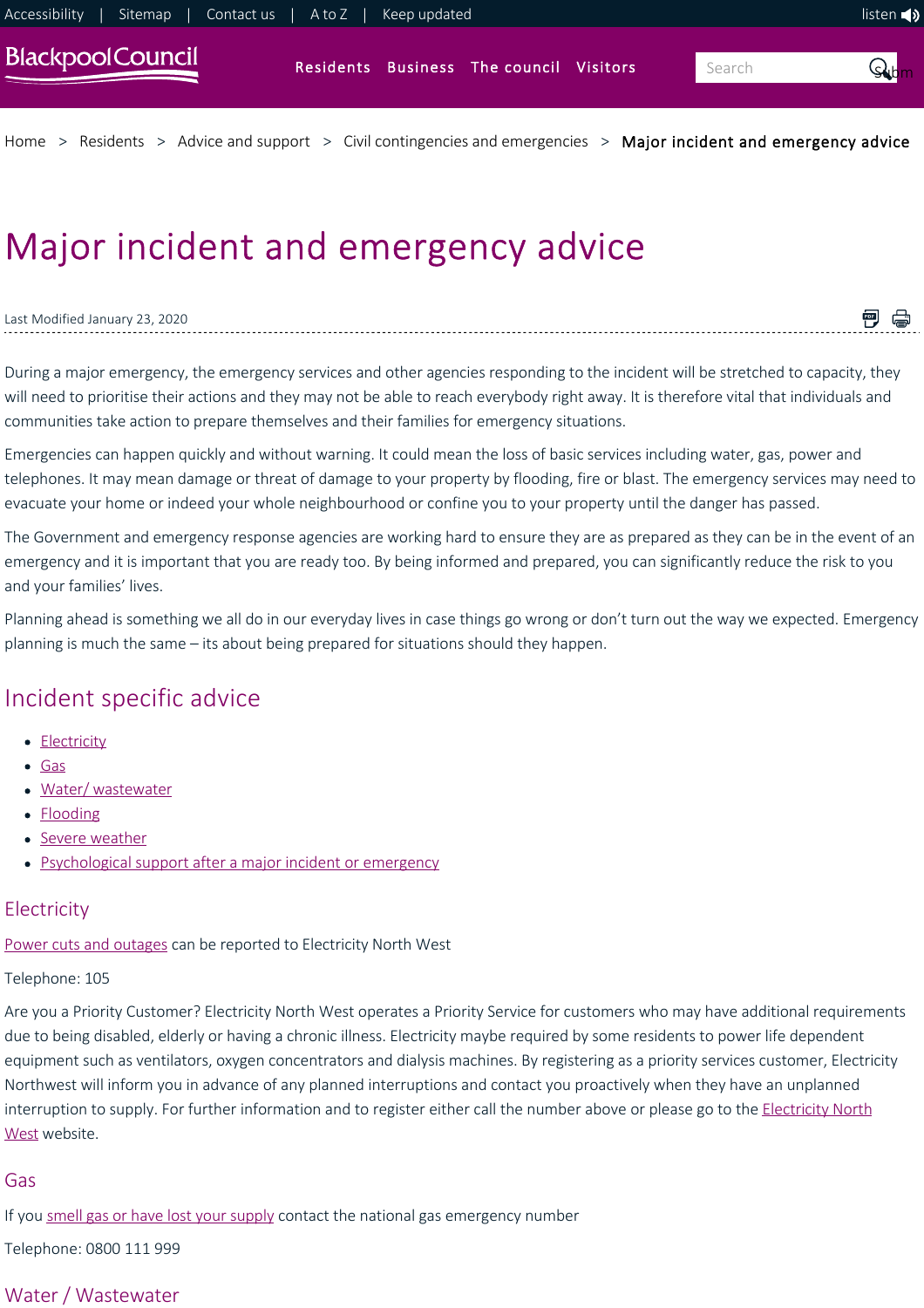To report an [emergency with your water or wastewater](https://www.unitedutilities.com/emergencies/) contact United Utilities.

Telephone: 0345 672 3723

### <span id="page-1-1"></span>Severe weather

[The effects of severe weather can impact on our daily lives and businesses and can cause huge disruption for many of us. The Met](http://www.metoffice.gov.uk/) Office is a vital source of information to help prepare for severe weather incidents. Accessing weather warnings and helping yourself and other prepare for severe weather such as storms or gales helps increase our resilience to these events.

[Live Met Office National Severe Weather Warnings](https://www.metoffice.gov.uk/public/weather/warnings#?date=2018-04-05)

[Met Office / Environment Agency Flood Warnings](http://www.metoffice.gov.uk/public/weather/flood-warnings/#?tab=floodWarnings)

[Met Office severe weather advice](https://www.metoffice.gov.uk/guide/weather/severe-weather-advice)

- Severe gales
- Heavy rain
- Heavy snow and icy roads
- Thunderstorms and lightning
- Heat and sun
- Dense fog

### <span id="page-1-0"></span>Flooding

Flooding brings serious dangers to both people and their communities. If the area that you live or work in is liable to flooding then often simple actions can help reduce the impact of flooding and reduce the burden on the emergency services when it occurs. If you [develop an emergency plan then any precautions or actions that you need to take can also be built in to it. The Preparing for](https://www.stayintheknow.co.uk/Documents/PreparingForEmergenciesBooklet.pdf) Emergencies in Lancashire booklet, developed by the Lancashire Resilience Forum (LRF), contains guidance on preparing a household emergency plan.

The council may assist in responding to a flooding event and there are plans in place that detail the roles and responsibilities of the organisations that may be involved. These are called Multi‐Agency Flood Plans and come in two parts.

- The Multi-Agency Flood Plan Part One applies to coordinating events across the Lancashire footprint.
- Multi-Agency Flood Plan Part Two is specific to a local authority area.

Blackpool Council has developed a Multi‐Agency Flood Plan Part Two, which provides a framework for response. A copy of this plan can be requested by sending an email to [emergency.management@blackpool.gov.uk](mailto:emergency.management@blackpool.gov.uk)

## Flooding advice and information

[The Flood Hub](https://thefloodhub.co.uk/) has been designed to support communities to manage flood and coastal risk across the North West. It is a one stop shop for flood information and resources to support householders, businesses and communities in becoming more flood resilient. It pulls together multiple sources of guidance to produce a hub of information that gives an overview of flood resilience and it's many related topics.

To find out if you are in a known flood risk zone contact the Environment Agency or visit their website to view the interactive map that identifies areas at risk from sea or river flooding: [Environment Agency Interactive Flood Risk Maps](https://flood-map-for-planning.service.gov.uk/)

To sign up for the free flood warning service and for further advice on preparing for a flood visit the *Environment Agency's Flood* Advice page or contact Floodline on 0345 988 1188.

#### [Met Office / Environment Agency Flood Warnings](http://www.metoffice.gov.uk/public/weather/flood-warnings/#?tab=floodWarnings)

### <span id="page-1-2"></span>Psychological support after a major incident or emergency

It is an unfortunate fact of life that emergencies and disasters do occur. For everyone that has been caught up in a major emergency, the future will be different; people may find they need help facing it.

Emergencies affect individuals, families and communities in a wide range of ways. The unpredictable and tragic consequences of emergencies can involve substantial psychological and social suffering in the short term, which can, if not adequately addressed lead to long term mental health and psychosocial problems.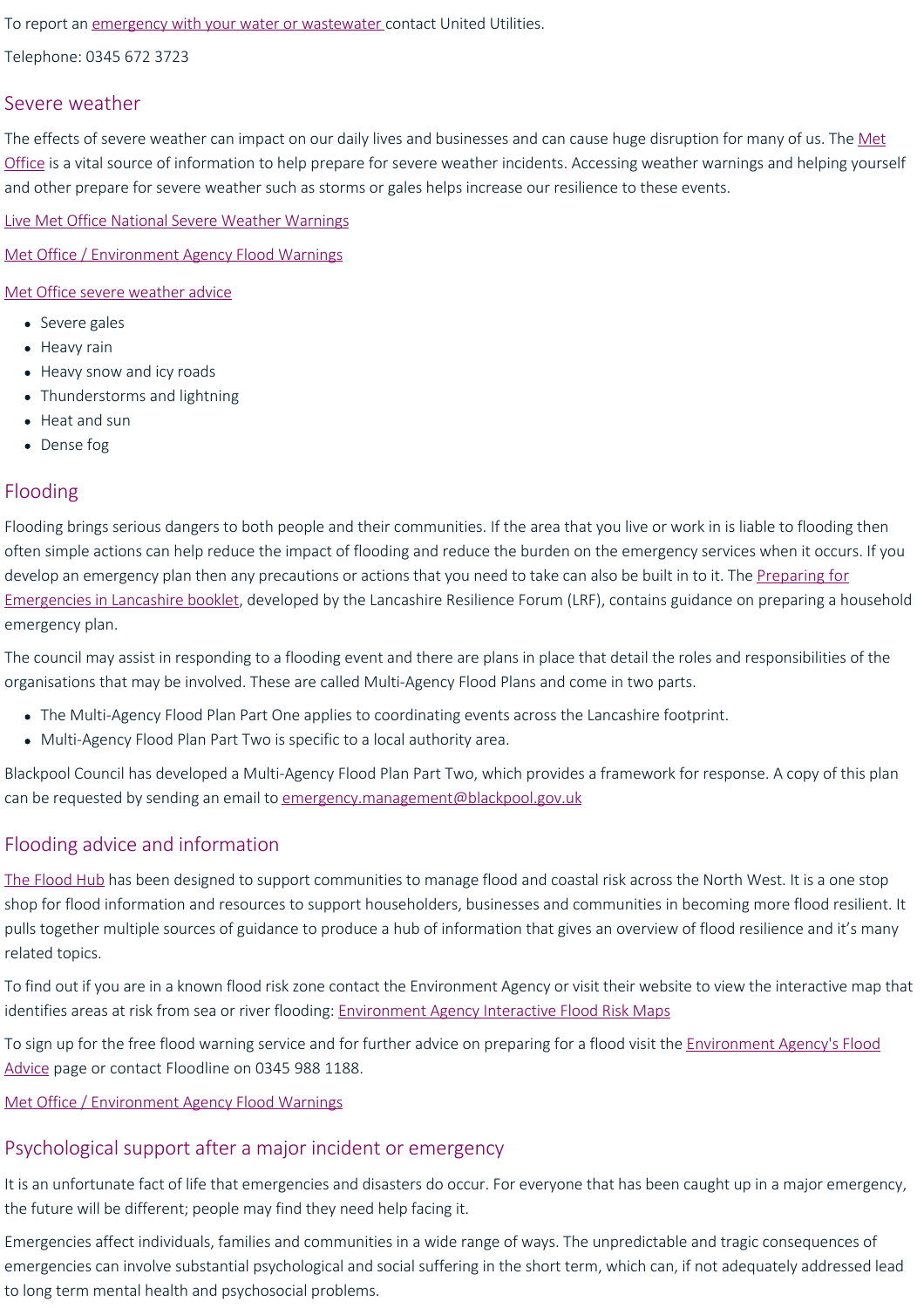Crisis support team is a multi-agency support service provided to people affected by major incidents within Blackpool and residents of Blackpool affected by a major incident overseas.

In the aftermath of a major incident, many people will be affected. They may be survivors of the incident, relatives of the survivors, relatives of those who have died as a result of the incident or responders that may be affected by simply being involved in the response.

Some of these people will need trauma support in the immediate aftermath of such an incident but in a short time will recover significantly and readjust to some sort of normality. However, some people may require more intensive trauma support for some time after the incident and a few will continue to need support over many years.

We provide a range of social and psychological support services in the aftermath of an incident affecting residents and / or visitors.

Local authorities co-ordinate the provision of welfare support to the community, lead the establishment of key humanitarian assistance facilities and take the lead role in the recovery phase.

In the provision of a range of social and psychological support services in the aftermath of a major incident affecting residents and / or visitors, Blackpool Council will work closely with voluntary and statutory agencies so that the services we provide are complementary to those already available.

#### Where can I find help and support?

Speak to your doctor or contact the [NHS](https://www.nhs.uk/NHSEngland/AboutNHSservices/Emergencyandurgentcareservices/Pages/NHS-111.aspx) on 111 (24 hours). Following a major incident, the NHS may also set up a website to direct people to help and support, details of which will be published at the time.

Other support groups and caring organisations you may find helpful include:

[The Samaritans](http://www.samaritans.org.uk/) - Offers a 24 hour helpline for those in crisis. Telephone: 116 123

[Cruse ‐ Bereavement Care](http://www.crusebereavementcare.org.uk/) ‐ Offers counselling, advice and support throughout the UK. Telephone: 0844 477 9400. Monday to Friday, 9.30am ‐ 5.00pm

[Disaster Action / Assist Trauma Care](http://www.disasteraction.org.uk/) ‐ Provides support and guidance to those people who are affected by disasters. Telephone: 01788 551919

[Back to top](https://www.blackpool.gov.uk/Residents/Advice-and-support/Civil-contingencies-and-emergencies/Major-incident-and-emergency-advice.aspx#)

ShawTrust



#### Residents

[Advice‐and‐support](https://www.blackpool.gov.uk/Residents/Advice-and-support/) [Benefits](https://www.blackpool.gov.uk/Residents/Benefits/) [Blackpool‐Illuminations](https://www.blackpool.gov.uk/Residents/Blackpool-Illuminations/) [Council‐tax](https://www.blackpool.gov.uk/Residents/Council-tax/) [Education‐and‐schools](https://www.blackpool.gov.uk/Residents/Education-and-schools/) [Health‐and‐social‐care](https://www.blackpool.gov.uk/Residents/Health-and-social-care/) [Housing](https://www.blackpool.gov.uk/Residents/Housing/) [Libraries‐arts‐and‐heritage](https://www.blackpool.gov.uk/Residents/Libraries-arts-and-heritage/) [Life‐events](https://www.blackpool.gov.uk/Residents/Life-events/) [Parking‐roads‐and‐transport](https://www.blackpool.gov.uk/Residents/Parking-roads-and-transport/) [Parks‐and‐community‐facilities](https://www.blackpool.gov.uk/Residents/Parks-and-community-facilities/) [Planning‐environment‐and‐community](https://www.blackpool.gov.uk/Residents/Planning-environment-and-community/) [Sports‐and‐leisure](https://www.blackpool.gov.uk/Residents/Sports-and-leisure/) [Waste‐and‐recycling](https://www.blackpool.gov.uk/Residents/Waste-and-recycling/)

#### Business

[Business‐rates](https://www.blackpool.gov.uk/Business/Business-rates/) [Business‐support‐and‐advice](https://www.blackpool.gov.uk/Business/Business-support-and-advice/) [Commercial‐waste](https://www.blackpool.gov.uk/Business/Commercial-waste/) [Food‐hygiene](https://www.blackpool.gov.uk/Business/Food-hygiene/) [Licensing‐and‐permits](https://www.blackpool.gov.uk/Business/Licensing-and-permits/) [Residential‐landlords](https://www.blackpool.gov.uk/Business/Residential-landlords/) [Working‐with‐the‐council](https://www.blackpool.gov.uk/Business/Working-with-the-council/)

## Your Council

[Blackpool‐Council‐jobs](https://www.blackpool.gov.uk/Your-Council/Blackpool-Council-jobs/) [Citizenship](https://www.blackpool.gov.uk/Your-Council/Citizenship/) [Community‐rights](https://www.blackpool.gov.uk/Your-Council/Community-rights/) [Council‐meetings](https://www.blackpool.gov.uk/Your-Council/Council-meetings/) [Creating‐a‐better‐Blackpool](https://www.blackpool.gov.uk/Your-Council/Creating-a-better-Blackpool/) [Have‐your‐say](https://www.blackpool.gov.uk/Your-Council/Have-your-say/) [Statistics‐and‐research](https://www.blackpool.gov.uk/Your-Council/Statistics-and-research/) [The‐Council](https://www.blackpool.gov.uk/Your-Council/The-Council/) [Transparency‐and‐open‐data](https://www.blackpool.gov.uk/Your-Council/Transparency-and-open-data/) [Voting‐and‐elections](https://www.blackpool.gov.uk/Your-Council/Voting-and-elections/) [Your‐councillors](https://www.blackpool.gov.uk/Your-Council/Your-councillors/)